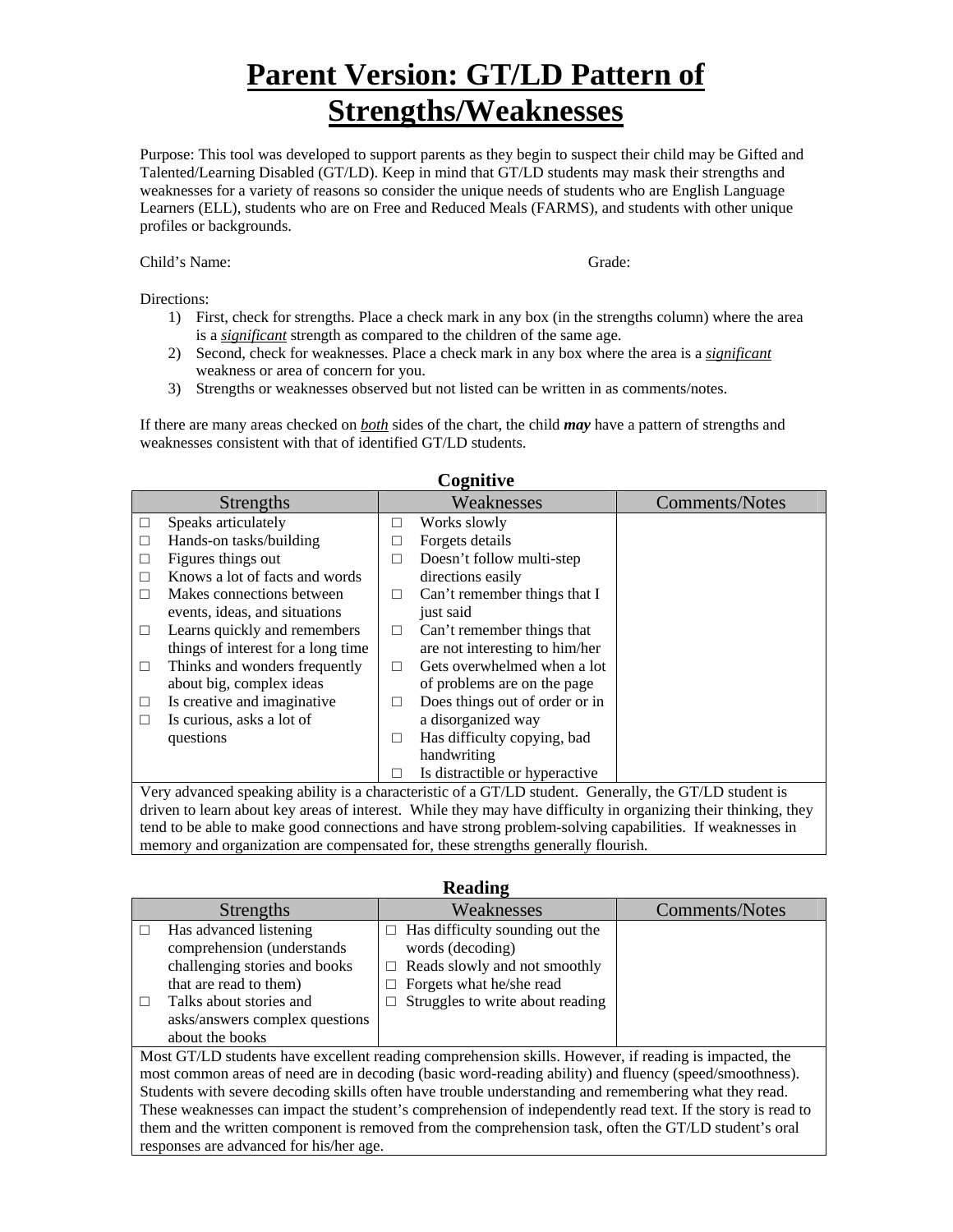| , , 1100011 1211p1 0551011 |                                                                                                                                                                                                                                                                                                                                                                                                                                                                                                                                                                                                                                                 |        |                               |                       |
|----------------------------|-------------------------------------------------------------------------------------------------------------------------------------------------------------------------------------------------------------------------------------------------------------------------------------------------------------------------------------------------------------------------------------------------------------------------------------------------------------------------------------------------------------------------------------------------------------------------------------------------------------------------------------------------|--------|-------------------------------|-----------------------|
| Strengths                  |                                                                                                                                                                                                                                                                                                                                                                                                                                                                                                                                                                                                                                                 |        | Weaknesses                    | <b>Comments/Notes</b> |
|                            | Has creative ideas, originality                                                                                                                                                                                                                                                                                                                                                                                                                                                                                                                                                                                                                 | П      | Putting ideas onto paper is   |                       |
|                            | May have a strong personality                                                                                                                                                                                                                                                                                                                                                                                                                                                                                                                                                                                                                   |        | torture                       |                       |
|                            | that shines through in writing                                                                                                                                                                                                                                                                                                                                                                                                                                                                                                                                                                                                                  | $\Box$ | Difficulty "getting started"  |                       |
|                            | Uses advanced word choice,                                                                                                                                                                                                                                                                                                                                                                                                                                                                                                                                                                                                                      | □      | Difficulty placing ideas in a |                       |
|                            | vocabulary is that typical of an                                                                                                                                                                                                                                                                                                                                                                                                                                                                                                                                                                                                                |        | logical sequence or order so  |                       |
|                            | older child                                                                                                                                                                                                                                                                                                                                                                                                                                                                                                                                                                                                                                     |        | the writing is hard to        |                       |
|                            | Understands and can tell you                                                                                                                                                                                                                                                                                                                                                                                                                                                                                                                                                                                                                    |        | understand                    |                       |
|                            | what they want to write about                                                                                                                                                                                                                                                                                                                                                                                                                                                                                                                                                                                                                   | $\Box$ | Writes very little            |                       |
|                            | Has a lot of background                                                                                                                                                                                                                                                                                                                                                                                                                                                                                                                                                                                                                         | П      | Has weak spelling,            |                       |
|                            | knowledge and information                                                                                                                                                                                                                                                                                                                                                                                                                                                                                                                                                                                                                       |        | punctuation, and              |                       |
|                            | about writing topics                                                                                                                                                                                                                                                                                                                                                                                                                                                                                                                                                                                                                            |        | capitalization                |                       |
|                            |                                                                                                                                                                                                                                                                                                                                                                                                                                                                                                                                                                                                                                                 | П      | Has poor handwriting          |                       |
|                            |                                                                                                                                                                                                                                                                                                                                                                                                                                                                                                                                                                                                                                                 |        | Writes very slowly            |                       |
|                            | $\frac{1}{1}$ , $\frac{1}{1}$ , $\frac{1}{1}$ , $\frac{1}{1}$ , $\frac{1}{1}$ , $\frac{1}{1}$ , $\frac{1}{1}$ , $\frac{1}{1}$ , $\frac{1}{1}$ , $\frac{1}{1}$ , $\frac{1}{1}$ , $\frac{1}{1}$ , $\frac{1}{1}$ , $\frac{1}{1}$ , $\frac{1}{1}$ , $\frac{1}{1}$ , $\frac{1}{1}$ , $\frac{1}{1}$ , $\frac{1$<br>$\mathbf{M}$ $\mathbf{M}$ $\mathbf{M}$ $\mathbf{M}$ $\mathbf{N}$ $\mathbf{M}$ $\mathbf{M}$ $\mathbf{M}$ $\mathbf{M}$ $\mathbf{M}$ $\mathbf{M}$ $\mathbf{M}$ $\mathbf{M}$ $\mathbf{M}$ $\mathbf{M}$ $\mathbf{M}$ $\mathbf{M}$ $\mathbf{M}$ $\mathbf{M}$ $\mathbf{M}$ $\mathbf{M}$ $\mathbf{M}$ $\mathbf{M}$ $\mathbf{M}$ $\mathbf{$ |        |                               |                       |

#### **Written Expression**

Most GT/LD students' strengths in writing are only evident verbally through their oral expression (until they learn compensatory strategies) as most often their weaknesses impact the students' abilities to get their thoughts out on paper. When the students read back or discuss their writing, they may verbally elaborate and add unlimited description and detail. Some students have great difficulty with the mechanics of writing but can put their thoughts onto paper. Others have more difficulty figuring out how to filter through all their ideas and narrow their focus. Others have difficulty generating/organizing ideas and getting started. Some students have all of these challenges.

| math                                                                                                      |                                    |        |                                    |                |
|-----------------------------------------------------------------------------------------------------------|------------------------------------|--------|------------------------------------|----------------|
|                                                                                                           | <b>Strengths</b>                   |        | Weaknesses                         | Comments/Notes |
|                                                                                                           | Grasps mathematical concepts       | п      | Has difficulty with computing      |                |
|                                                                                                           | easily (natural math thinker)      |        | (particularly long-division,       |                |
| П                                                                                                         | Figures out math problems on       |        | multi-digit multiplication,        |                |
|                                                                                                           | his/her own                        |        | working with                       |                |
| П                                                                                                         | Comes up with new or               |        | fractions/decimals)                |                |
|                                                                                                           | alternative solutions to           | $\Box$ | Forgets addition and/or            |                |
|                                                                                                           | problems                           |        | multiplication facts or is slow to |                |
| □                                                                                                         | Relates math concepts to real-     |        | recall these facts                 |                |
|                                                                                                           | life situations (using math in the | $\Box$ | Has difficulty showing work,       |                |
|                                                                                                           | real world)                        |        | explaining how he/she got the      |                |
|                                                                                                           |                                    |        | answer                             |                |
| Many GT/LD students are strong mathematical thinkers and grasp taught concepts quickly. Typical areas of  |                                    |        |                                    |                |
| weakness include calculations, basic facts, and showing work. In contrast, the GT/LD student may be very  |                                    |        |                                    |                |
| strong in verbal skills, but have a clear weakness for number sense and math concepts. This student finds |                                    |        |                                    |                |

**Math Math** 

## **Expressive Language**

math challenging, while having a stronger set of reading skills.

| <b>Strengths</b>                                                                                       |                                                                                                     | Weaknesses                              | Comments/Notes |  |
|--------------------------------------------------------------------------------------------------------|-----------------------------------------------------------------------------------------------------|-----------------------------------------|----------------|--|
|                                                                                                        | Has creative and unique ideas                                                                       | Struggles to come up with the<br>$\Box$ |                |  |
|                                                                                                        | Speaks quickly and easily about                                                                     | right word quickly                      |                |  |
|                                                                                                        | a variety of topics                                                                                 | $\Box$ Delivers ideas in a disorganized |                |  |
|                                                                                                        | Has advanced vocabulary for                                                                         | way (may talk around an idea or         |                |  |
|                                                                                                        | age                                                                                                 | jump all over the place)                |                |  |
|                                                                                                        | Engages in articulate, "adult-                                                                      | $\Box$ Strays from the topic            |                |  |
|                                                                                                        | like" conversations                                                                                 |                                         |                |  |
| Most GT/LD students have excellent expressive language skills and are described as highly verbal and   |                                                                                                     |                                         |                |  |
| articulate. Some students may have difficulties with word retrieval and will talk around an idea. Some |                                                                                                     |                                         |                |  |
|                                                                                                        | students may know what they want to say but start and stop or sequence their ideas inappropriately. |                                         |                |  |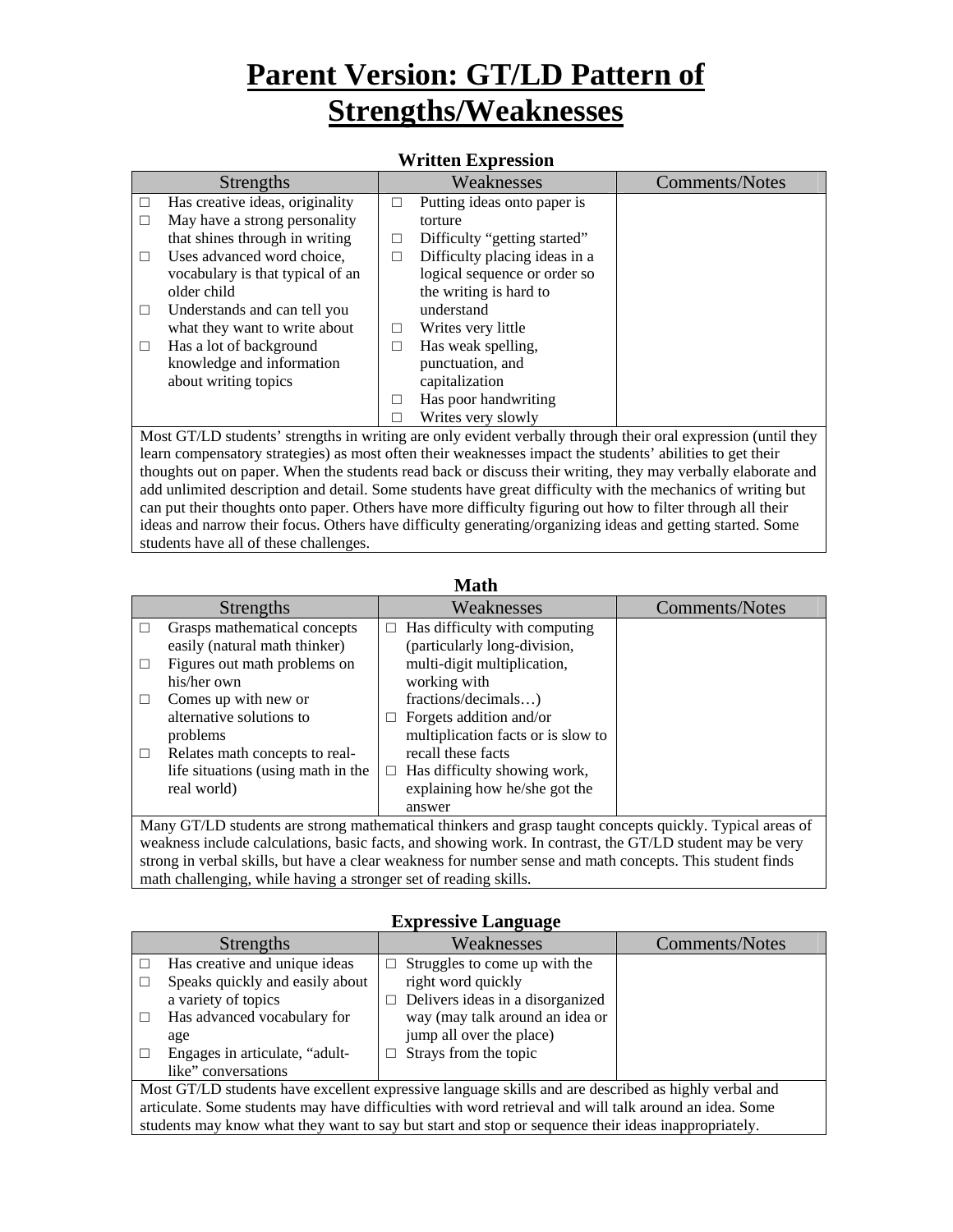### **Receptive Language**

| - 0                                                                                                        |                                                                                                                                                                                               |                                                                                                                                          |                |  |
|------------------------------------------------------------------------------------------------------------|-----------------------------------------------------------------------------------------------------------------------------------------------------------------------------------------------|------------------------------------------------------------------------------------------------------------------------------------------|----------------|--|
|                                                                                                            | <b>Strengths</b>                                                                                                                                                                              | Weaknesses                                                                                                                               | Comments/Notes |  |
| speech.                                                                                                    | Learns easily through listening<br>Understands spoken language,<br>including non-literal and<br>figurative language like jokes,<br>idioms, expressions, similes,<br>metaphors, and figures of | $\Box$ Difficulty following verbal<br>directions<br>Difficulty identifying<br>salient/important points from<br>lectures or conversations |                |  |
| Most GT/LD students have strong receptive language ability and learn well by listening to the teachers and |                                                                                                                                                                                               |                                                                                                                                          |                |  |

others. However, they often have difficulty following directions that are presented orally or identifying what is important. Attention difficulties may impact a student's listening comprehension despite strong receptive language ability.

## **Social/Emotional**

| <b>Characteristics</b>                                                                                        | <b>Comments/Notes</b> |  |
|---------------------------------------------------------------------------------------------------------------|-----------------------|--|
| $\Box$ Low self-esteem related to school performance (says, "I'm stupid")                                     |                       |  |
| Anxious about school but generally happy otherwise<br>П                                                       |                       |  |
| $\Box$ Avoids homework (particularly reading and writing tasks)                                               |                       |  |
| While social/emotional difficulty is not a primary characteristic of a learning disability, many GT/LD        |                       |  |
| students (whose strengths and needs are not recognized or addressed) struggle with poor self-esteem,          |                       |  |
| anxiety about school-related tasks, and frustration. They may avoid tasks that they are incapable of doing    |                       |  |
| well (e.g., reading, writing) but remain engaged during instruction that is strength based (e.g., discussion, |                       |  |
| hands on). Pervasive behavioral or emotional issues are not typical for GT/LD students, and may often         |                       |  |
| dissipate when/if the disability and the gifts are recognized and addressed.                                  |                       |  |

## **Talents/Interests**

| <b>Characteristics</b>                                                                                       | Comments/Notes |  |  |  |
|--------------------------------------------------------------------------------------------------------------|----------------|--|--|--|
| $\Box$ May possess a special talent or gift (e.g., musical, dramatic, artistic)                              |                |  |  |  |
| $\Box$ Has varied, deep interests and a passion to learn about these topics                                  |                |  |  |  |
| Engages in self-selected "projects" and uses leisure time in ways<br>$\Box$                                  |                |  |  |  |
| unusual for a child of his/her age                                                                           |                |  |  |  |
| Many GT/LD students have special talents or gifts that emerge when nurtured. These students typically        |                |  |  |  |
| love to learn about topics of interest. Often, a GT/LD student will be working on a "project" at home (e.g., |                |  |  |  |
| building a rocket, designing an invention, creating a neighborhood business) that clearly illustrates their  |                |  |  |  |
| creativity and intelligence.                                                                                 |                |  |  |  |

### Questions for the school:

- □ Is my child included in appropriately challenging accelerated and enriched instruction?
	- o William and Mary
	- o Junior Great Books
	- o Jacob's Ladder
	- o Math acceleration
	- o Science/social studies enrichment
	- o GT/Honors/AP courses (middle/high school)
	- o Independent Study Project or Independent Anchor Activity in area of interest
	- o Wings Mentor
	- o After school activity/club

### $\square$  Is my child receiving support in his/her areas of weakness?

- o Reading
- o Writing
- o Math
- o Organization